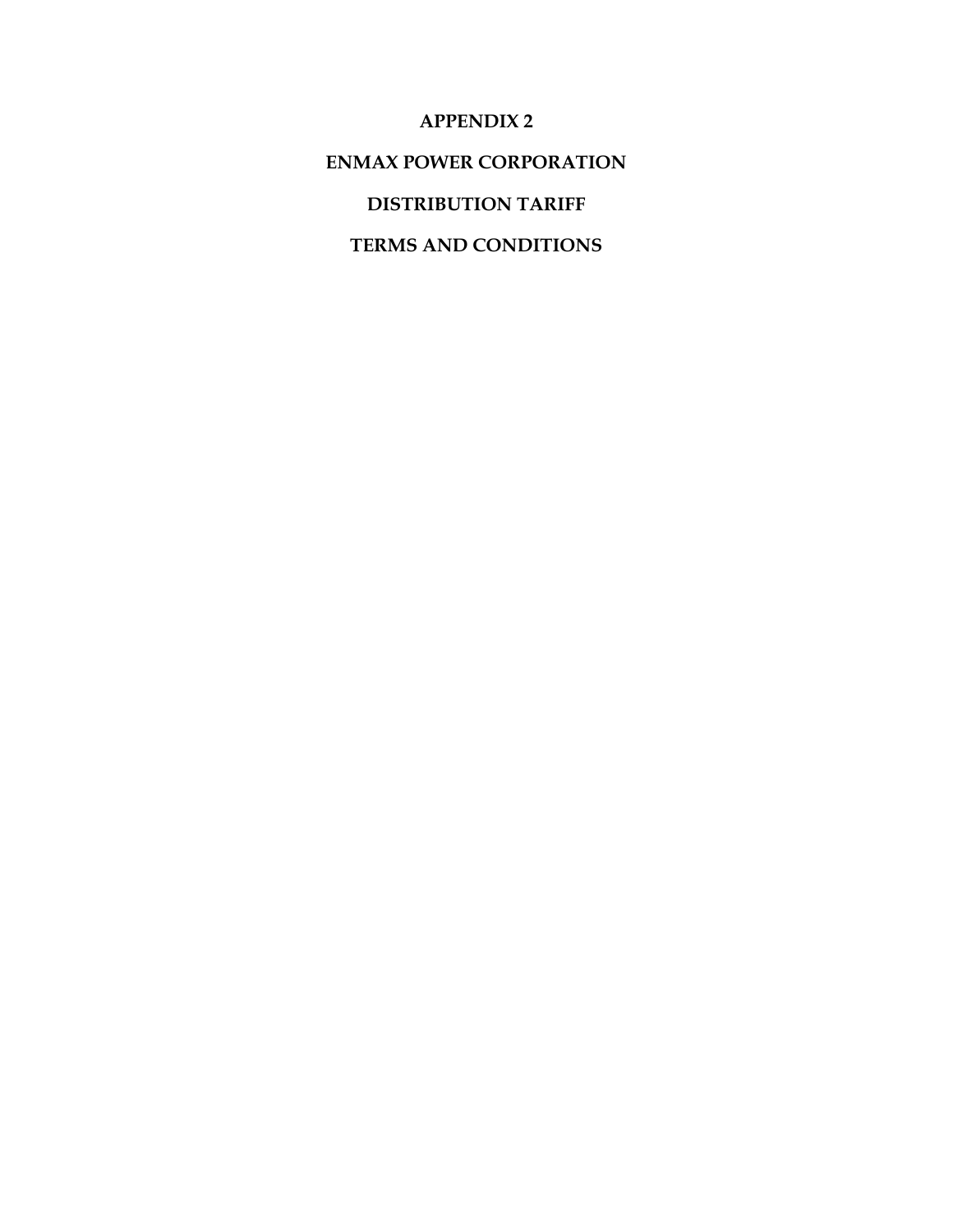# **INTERCONNECTION AGREEMENT**

DATED \_\_\_\_\_\_\_\_\_\_\_\_

BETWEEN

**\_\_\_\_\_\_\_\_\_\_\_\_\_\_\_\_\_\_\_\_\_\_\_\_\_** 

AND

**ENMAX POWER CORPORATION** 

ENMAX POWER CORPORATION

141 – 50th Avenue SE

Calgary, AB T2G 4S7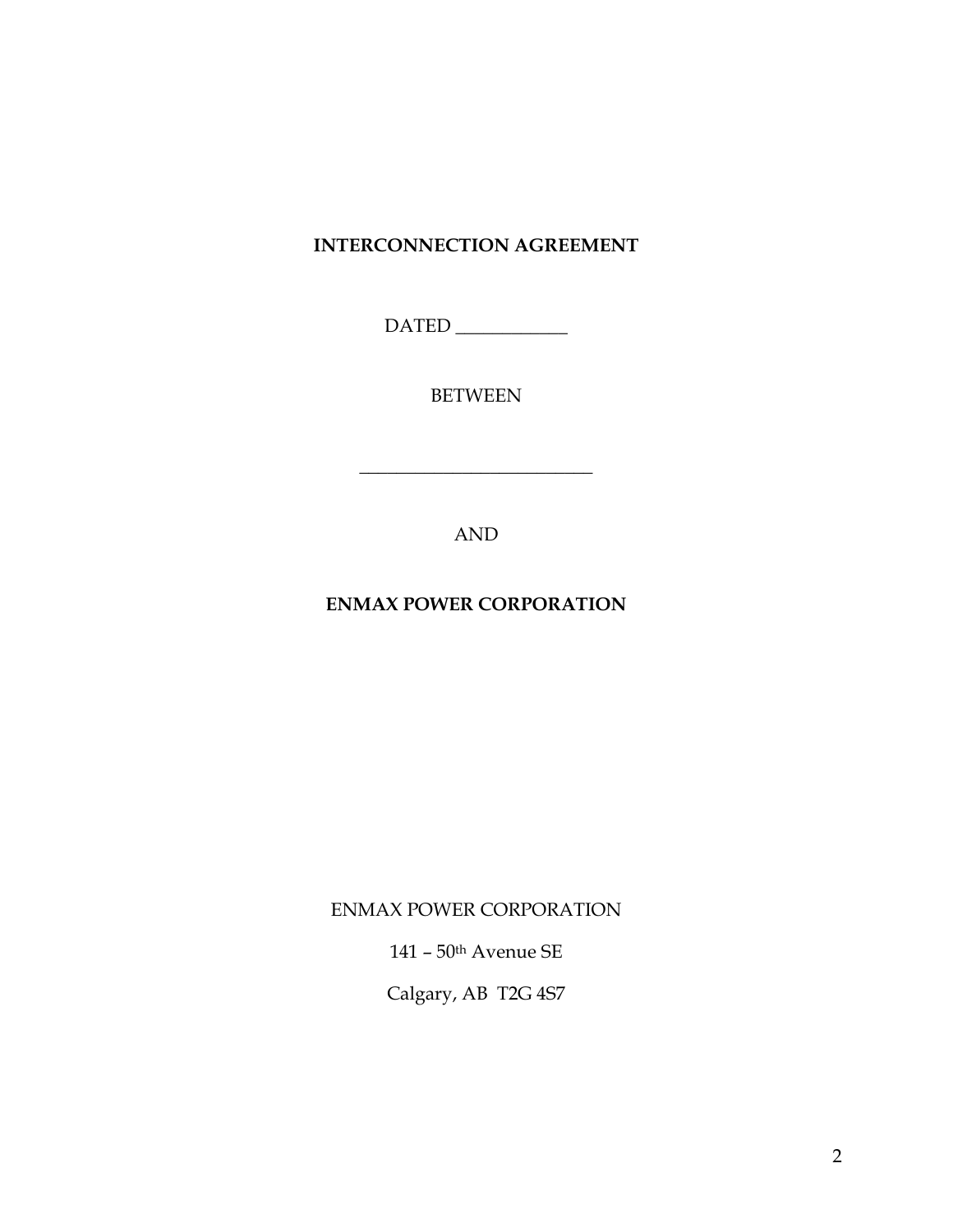## **This INTERCONNECTION AGREEMENT** is effective as of the \_\_\_\_ day of \_\_\_\_\_\_\_\_\_, 20\_\_.

### **BETWEEN:**

**\_\_\_\_\_\_\_\_\_\_\_\_\_\_\_\_\_\_\_\_\_**  a company incorporated under the laws of Alberta, having its head office in Calgary, Alberta (hereinafter referred to as the "Generator")

OF THE FIRST PART

- and -

#### **ENMAX POWER CORPORATION**,

a company incorporated under the laws of Alberta, having its head office at 141 – 50<sup>th</sup> Avenue SE, Calgary, Alberta

(hereinafter referred to as "EPC")

OF THE SECOND PART

**WHEREAS** pursuant to an Interconnection Application the Generator desires to interconnect to EPC's Facilities;

**AND WHEREAS** the terms and conditions upon which EPC provides Consumer Services to Customers are set forth in the Terms and Conditions forming part of EPC's Distribution Tariff (the words "Consumer Services" and "Customers" being defined in the Distribution Tariff);

**AND WHEREAS** the Distribution Tariff does not presently address the technical and operating requirements necessary to permit the safe and reliable interconnection of the Generator's Facility as contemplated in the Interconnection Application;

**AND WHEREAS** EPC is willing to consent to this interconnection under the following terms and conditions.

**NOW THEREFORE** this Agreement witnesses that: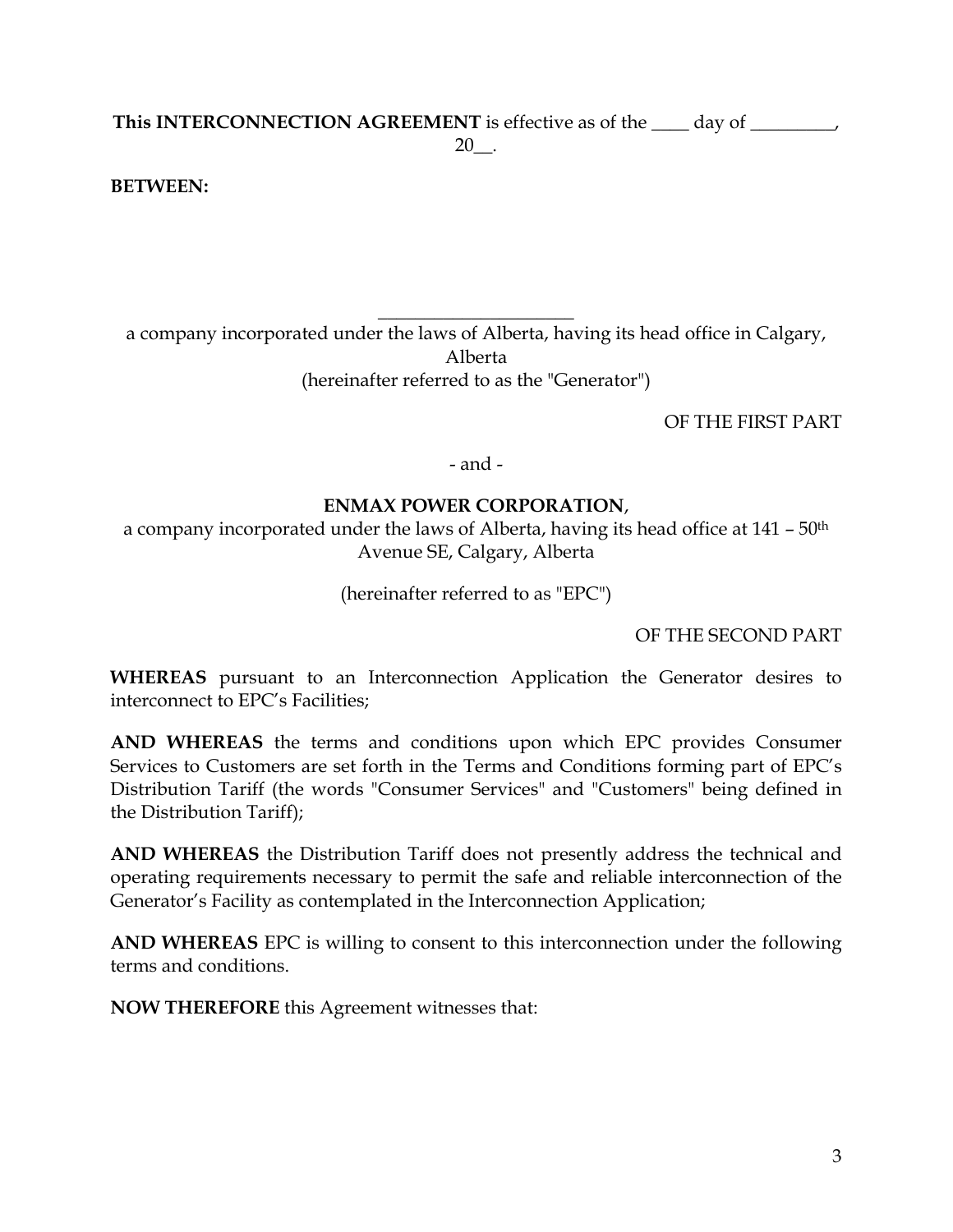#### **1. Definitions**

- (a) In this Agreement, the expressions below will respectively have the meanings ascribed to them in EPC's Distribution Tariff's Terms and Conditions:
	- (i) **"Board";**
	- (ii) **"EUA";**
	- (iii) **"Facilities"**;
	- (iv) **"Force Majeure";**
	- (v) **"Independent System Operator"** or **"ISO"**;
	- (vi) **"Interconnected Electric System"** or **"IES";**
	- (vii) **"Islanded Operation";**
	- (viii) **"Point of Common Coupling"** or **"PCC";**
	- (ix) **"Power Pool"**;
- (b) In this Agreement, the expressions below will respectively have the following meanings:
	- (i) **"AECUC"** means the Alberta Electrical and Communication Utility Code;
	- (ii) **"Affiliate"** has the meaning ascribed to it in the *Business Corporations Act* (Alberta);
	- (iii) **"Generator's Facility"** means all facilities including all transformers, switches, and connection and protective equipment required to produce and deliver power to the Point of Common Coupling from the Generator's generation source;
	- (iv) **"Generator Location"** means \_\_\_\_\_\_\_\_\_\_\_\_\_\_\_\_\_, Calgary, Alberta;
	- (v) **"Interconnection Application"** means the application for interconnection submitted to EPC by the Generator prior to the execution of this Agreement, in a form prescribed by EPC. Upon execution of this Agreement by the parties, the Interconnection Application will be deemed to be incorporated into and form part of this Agreement;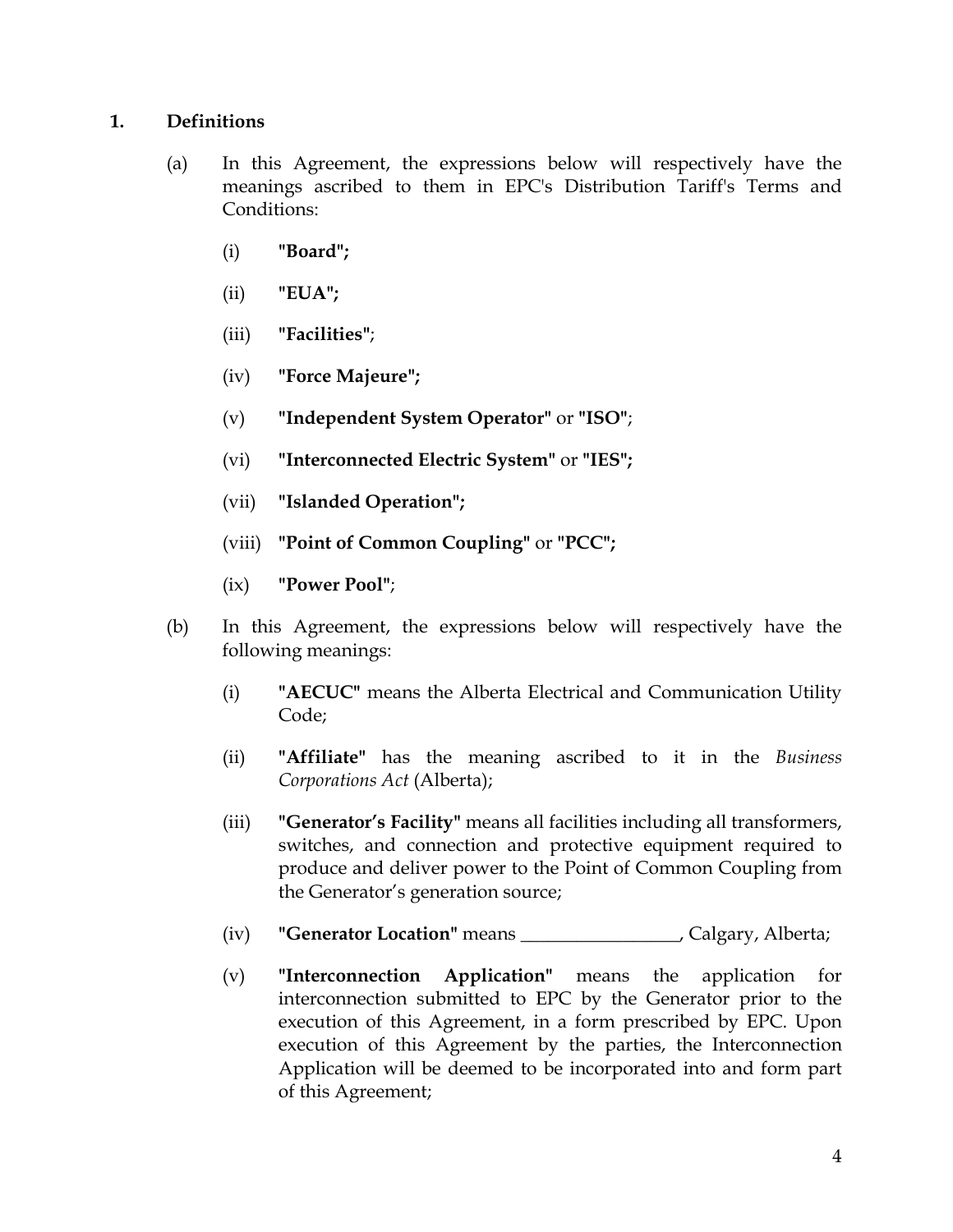- (vi) **"Operating Procedure"** means the written procedures attached to this Agreement as Schedule A;
- (vii) **"Parties"** means the Generator and EPC collectively; and **"Party"** means either one of them;
- (viii) **"Proprietary Information and Material"** means information and material which is proprietary to a Party and/or any of its Affiliates;
- (ix) **"Prudent Electric Utility Industry Practices"** means the practices, methods and/or standards that are applicable and should be adopted at the relevant time by a person exercising that degree of knowledge, skill, diligence, prudence and foresight that would reasonably and ordinarily be expected from a skilled and experienced operator engaged in operating electric distribution systems under the same or similar circumstances. Prudent Electric Utility Practices is not restricted to the optimum practice, method or act, to the exclusion of all others, but rather comprises the spectrum of acceptable practices, methods or acts applicable to the circumstances;
- (x) "**Tariff**" means ENMAX Power Corporation's Distribution Tariff; and
- (xi) **"Transmission System"** has the meaning ascribed to it in the *EUA*;

## **2. EPC's Distribution Tariff**

This Interconnection Agreement is subject to EPC's Distribution Tariff, including the Terms and Conditions under that Distribution Tariff, and the Terms and Conditions under EPC's Distribution Tariff are deemed to form part of this Interconnection Agreement.

## **3. Schedules**

The following Schedules are attached to and form part of this Interconnection Agreement:

Schedule A: Operating Procedure

Schedule B: Interconnection Application

If there is an inconsistency between any schedule and the body of this Agreement, the former shall prevail.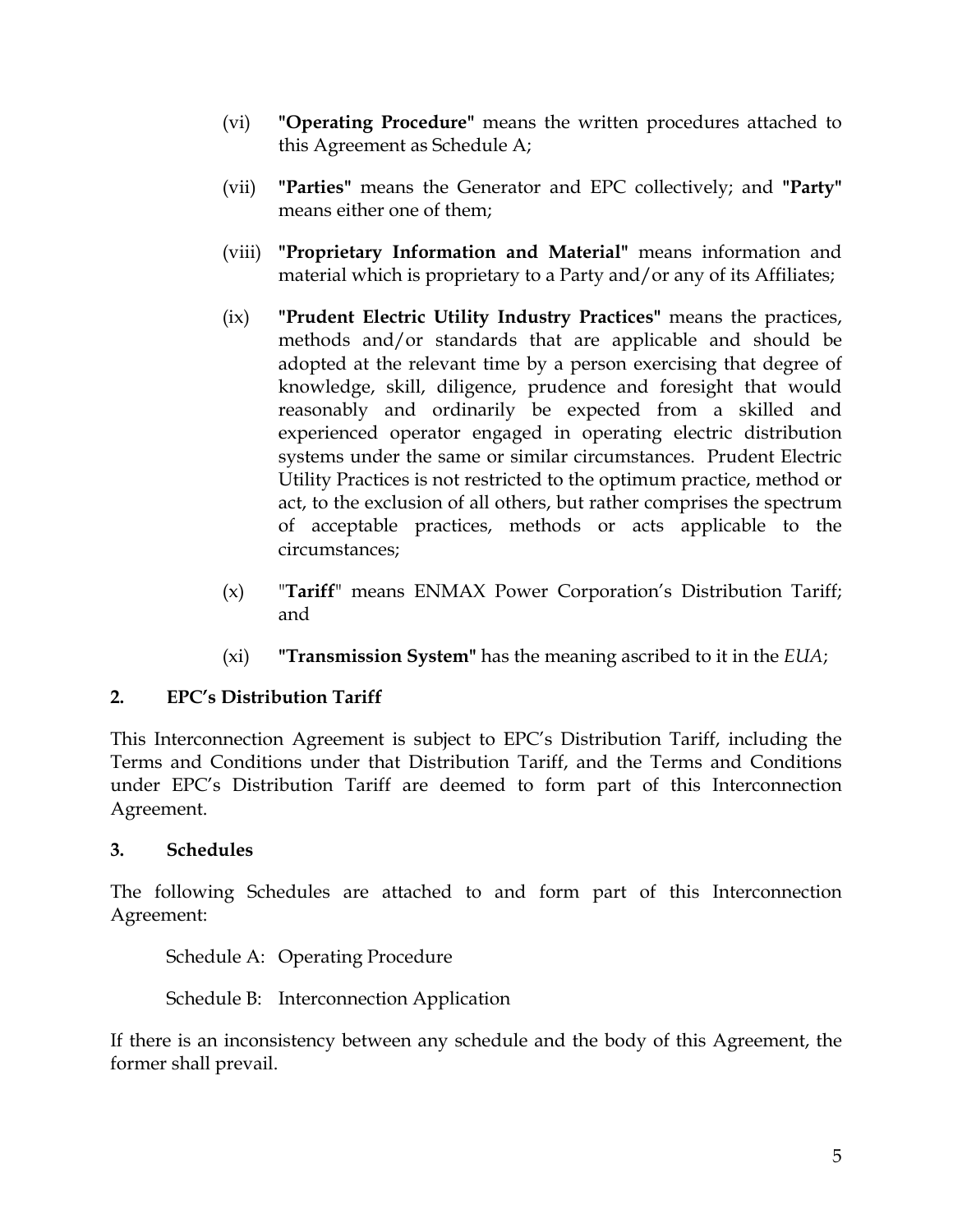#### **4. Conditions**

The Generator agrees that the following events must occur before the Generator will be permitted to activate its interconnection with EPC's Facilities:

- (a) the Generator has signed this Interconnection Agreement with EPC; and
- (b) the Generator's Facility is commissioned, and the interconnection between the Generator's Facility and EPC's Facilities is fully tested, to the reasonable satisfaction of EPC. EPC acknowledges that the testing procedure may require temporary interconnection of the Generator's Facility to EPC's Facilities, provided that such interconnection is carried out in conformity with all of the safety and other requirements of this Agreement and under EPC's direction or supervision.

## **5. Safety and Disconnection**

- (a) Without limiting any provision contained in the Tariff, the Generator will operate and maintain the Generator's Facility in compliance with:
	- (i) the EUA;
	- (ii) the Tariff;
	- (iii) the Canadian Electrical Code;
	- (iv) the Operating Procedure;
	- (v) EPC's Health and Safety Rulebook;
	- (vi) Prudent Electric Utility Industry Practices; and
	- (vii) any other applicable legislation, codes or standards of a public authority having jurisdiction.
- (b) The Generator recognizes that the requirements imposed by (a) above may change from time to time, and it will comply with any changed requirements as soon as the changed requirements come into force.
- (c) The Generator will design and construct the Generator's Facility so as to be capable of meeting the requirements of, and being operated and maintained in compliance with the Operating Procedure and with Prudent Electric Utility Industry Pr*act*ices. The Generator will operate and maintain the Generator's Facility in strict compliance with the Operating Procedure and with Prudent Electric Utility Industry Pr*act*ices.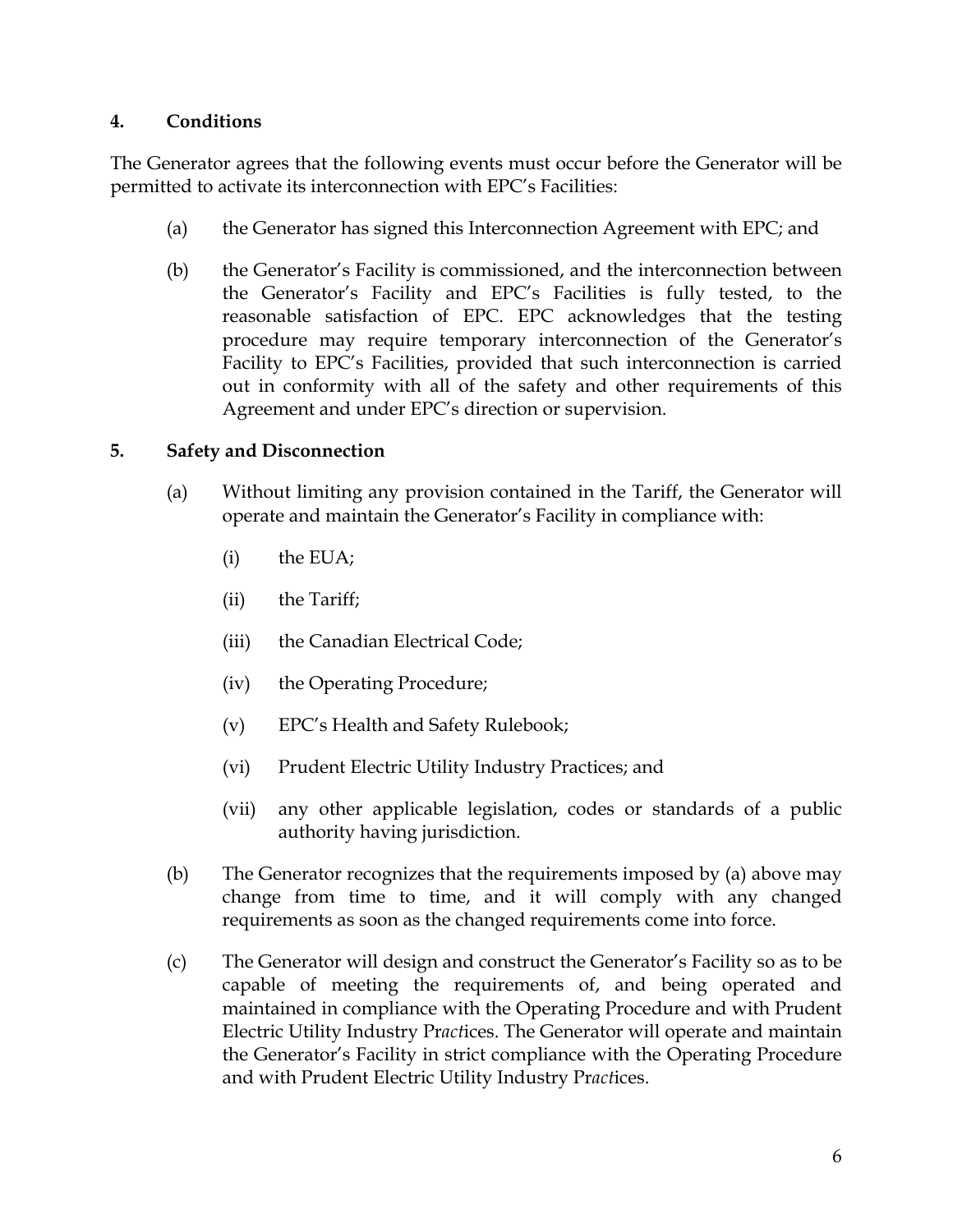- (d) The Generator will install a disconnect device that complies with the Alberta Department of Energy's Distributed Generation Interconnection Guide, the ENMAX Power Generator Interconnection Guide and the Canadian Electrical Code as a means of isolating the Generator's Facility from EPC's Facilities.
- (e) The Generator will operate and maintain the Generator's Facility in a manner that does not endanger or materially and adversely interfere with the general public, EPC's Facilities, the Interconnected Electric System, or EPC's employees, agents or customers.
- (f) Notwithstanding any other provision of this Agreement, and without limiting any provision contained in the Tariff, EPC will have the right to disconnect the Generator's Facility from EPC's Facilities without notice, if in EPC's reasonable opinion, the Generator's Facility is in material breach of this Article 5. EPC may also disconnect the Generator's Facility to maintain, test or repair equipment safely, and will give reasonable prior notice of same to the Generator.
- (g) The Generator is responsible for the design, supply, construction, operation and maintenance of all equipment on the Generator's side of the Point of Common Coupling necessary to provide protection to the Generator's Facility. The Generator acknowledges that the Generator's Facility must be designed and operated so that Islanded Operation of the Generator's Facility cannot occur under any circumstances while the Generator's Facility is connected to EPC's system, or a portion of EPC's system. The Generator further acknowledges that EPC's consent to the Interconnection Application does not in any manner constitute a representation that the design proposal contained in the Interconnection Application is sufficient to satisfy the obligations of the Generator pursuant to this Article 5.
- (h) Joint safe work planning procedures will be followed where both parties are involved in work. Safe work routines described in Division D of the AECUC will be followed in providing isolation for work on any part of the Interconnected Electric System.

## **6. Tariff**

- (a) The Generator will make all payments as required pursuant to the Tariff.
- (b) The Generator acknowledges that the services to be provided by EPC pursuant to this Agreement shall also be deemed to be "Consumer Services" and "Distributed Generation Services" within the meaning of the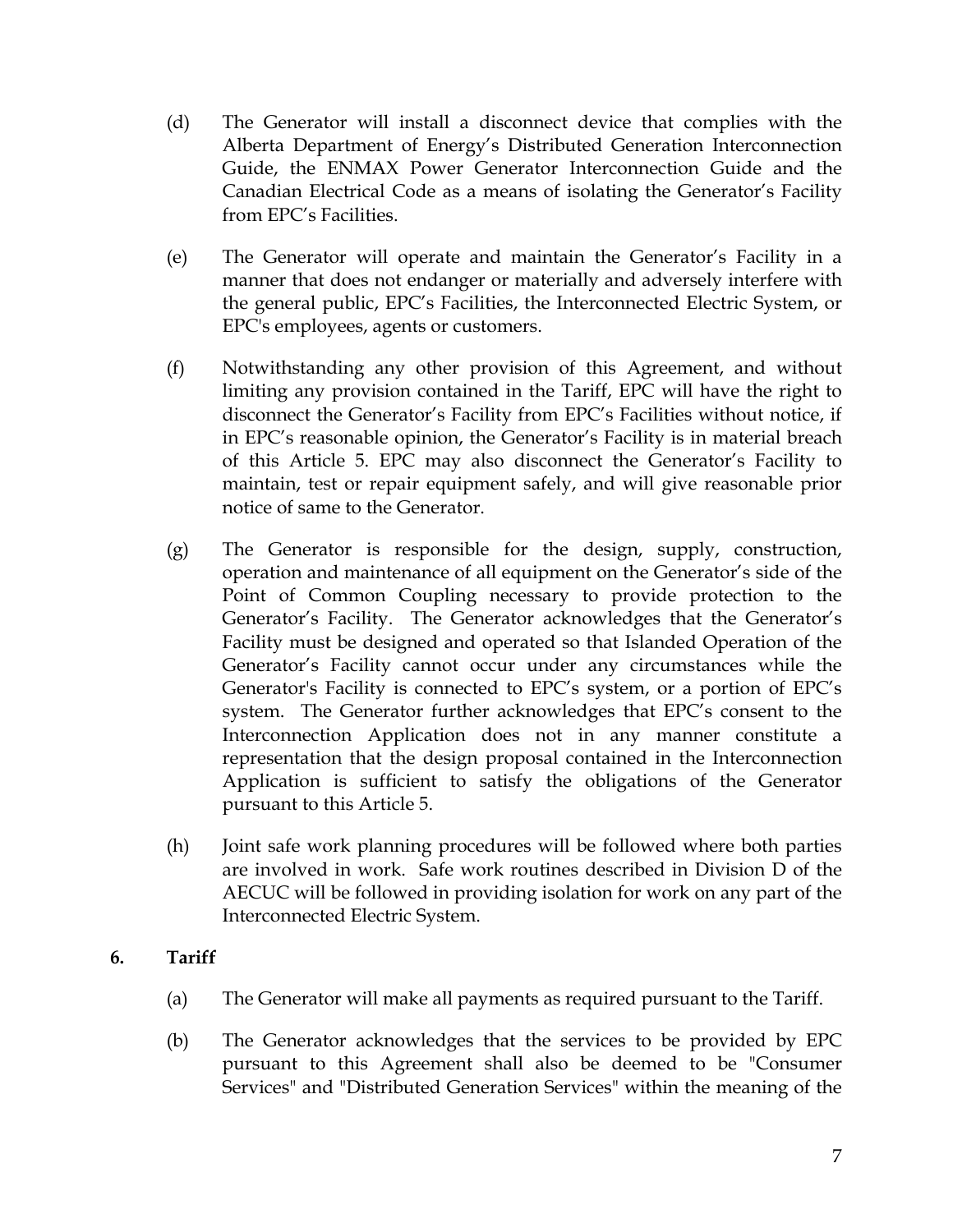Tariff. In the event of a conflict or an inconsistency between this Agreement and the Tariff, the Tariff will prevail to the extent of that inconsistency.

## **7. Inspection**

EPC has the right, but not the duty, to inspect the Generator's Facility. This right of inspection will not relieve the Generator of responsibility for the safe design, construction, maintenance and operation of the Generator's Facility and all liability in connection therewith remains with the Generator. The Generator will provide reasonable access upon reasonable prior written notice to enable EPC to conduct such inspection.

## **8. Government Approvals**

The Parties will use reasonable commercial efforts to obtain and maintain all applicable government orders, permits, approvals, and consents required by law to perform their obligations under this Agreement.

## **9. Insurance**

- (a) The Generator will purchase a general operating insurance program for the operation of the Generator's Facility that a prudent operator of a similar generator would maintain. The cost of obtaining and maintaining such operating insurance will be borne by the Generator.
- (b) In respect of the insurance policies carried by the Generator under subsection 9(a) hereof, the following provisions will apply:
	- (i) the policies will contain a waiver of subrogation in favour of  $EPC$ ;
	- (ii) the policies will provide for a minimum of \$5,000,000 (or some such amount that is acceptable to EPC in its sole discretion), for each occurrence and in the aggregate, and will include a cross liability clause along with coverage for bodily injury and property damage; and
	- (iii) EPC will be included as an additional insured.

## **10. Dispute Resolution**

Any dispute arising between the Parties shall be determined by arbitration in accordance with the Dispute Resolution provisions contained in the Tariff.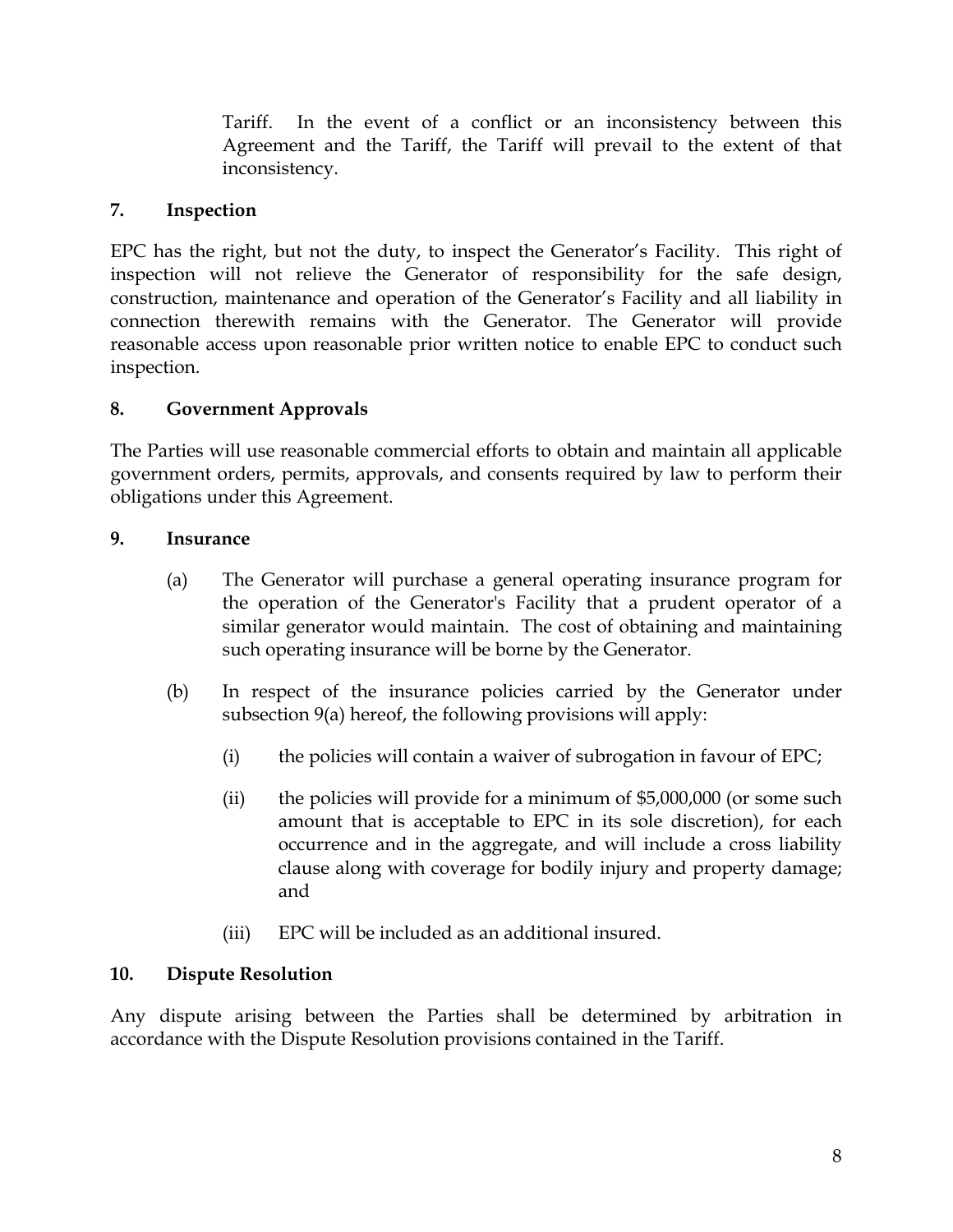## **11. Continuity of Service**

All performance required under this Agreement by EPC and the Generator and payment therefore during the dispute resolution proceedings contemplated by Section 10 hereof, will be governed by the continuity of services provisions contained in the Tariff.

### **12. Confidentiality**

Each of EPC and the Generator:

- (a) acknowledges that it will have access to Proprietary Information and Material with respect to this Agreement; and
- (b) agrees that:
	- (i) it, its Affiliates, employees, agents, subcontractors, consultants and advisors will hold that Proprietary Information and Material in confidence, will access Proprietary Information and Material only on a need to know basis, and will not disclose any of that Proprietary Information and Material, or otherwise make any of that Proprietary Information and Material available to any third party without the prior written consent of the owner of such Proprietary Information and Material;
	- (ii) the Proprietary Information and Material:
		- (A) will be used only for the purposes of the performance of EPC's or the Generator's obligations under this Agreement;
		- (B) will not be reproduced or copied, in whole or in part, except as necessary for the performance of services under this Agreement and only to the extent permitted by the owners of that Proprietary Information and Material (in the applicable contracts or expressly in writing); and
		- (C) will, together with any copies, reproductions or other records thereof, in any form, and all information and materials developed by EPC or the Generator therefrom, be returned to the Party that provided that Proprietary Information and Material, as the case may be, when no longer needed for the performance of EPC's or the Generator's obligations under this Agreement; and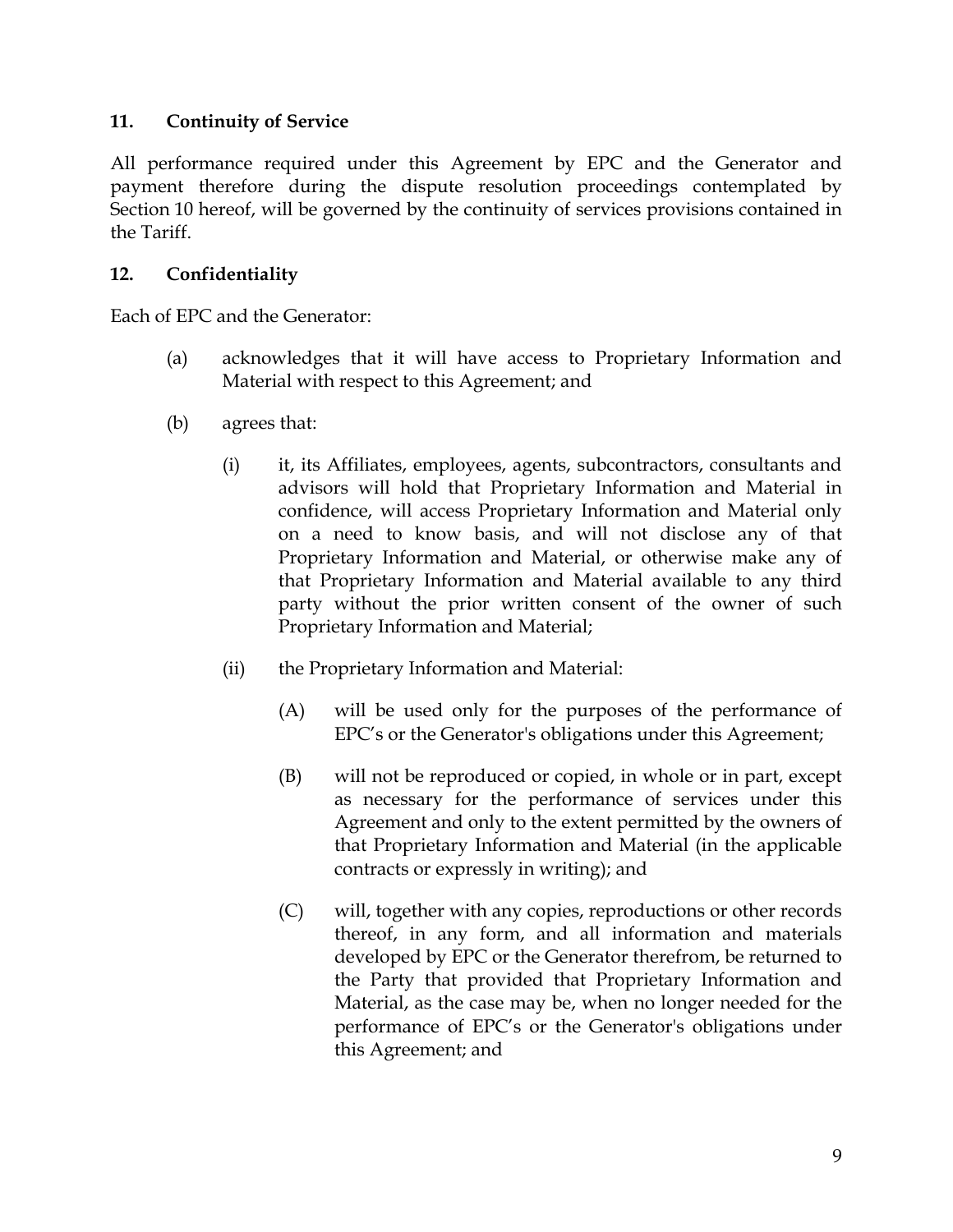- (III) nothing herein contained will obligate either Party to disclose any Proprietary Information and Material to the other.
- (c) Notwithstanding the foregoing, this Section 12 hereof will not apply to any Proprietary Information and Material if:
	- (i) it was in the public domain at the time of disclosure to EPC or the Generator, as the case may be, of that Proprietary Information and Material, or thereafter becomes part of the public domain through no fault of that Party;
	- (ii) it is later received from a third party having the legal right to disclose it;
	- (iii) it is required by applicable law, or by a governmental authority, to be disclosed, if the Party that provided the Proprietary Information and Material is given advance written notice of the recipient's intention to disclose that information based on that requirement and a reasonable amount of time (consistent with the requirement pursuant to which disclosure is to occur) in which to seek adequate protective orders;
	- (iv) it becomes available to a Party on a non-confidential basis provided that the source of the Proprietary Information and Material is not and was not bound by a confidentiality agreement with the other Party to hold that Proprietary Information and Material confidential; or
	- (v) the applicable Party consents to that disclosure.
- (d) The Parties acknowledge the competitive value of the Proprietary Information and Material. Accordingly, each Party agrees that injunctive relief, specific performance, monetary damages and punitive damages may be appropriate remedies in the event of the unauthorized disclosure of Proprietary Information and Material.

## **13. General**

- (a) The Generator represents and warrants that it is the owner of the Generator's Facility.
- (b) Any notice or other communication required or permitted to be given hereunder or for the purposes hereof to either Party will be in writing and will be sufficiently given if delivered personally to such Party, or if sent by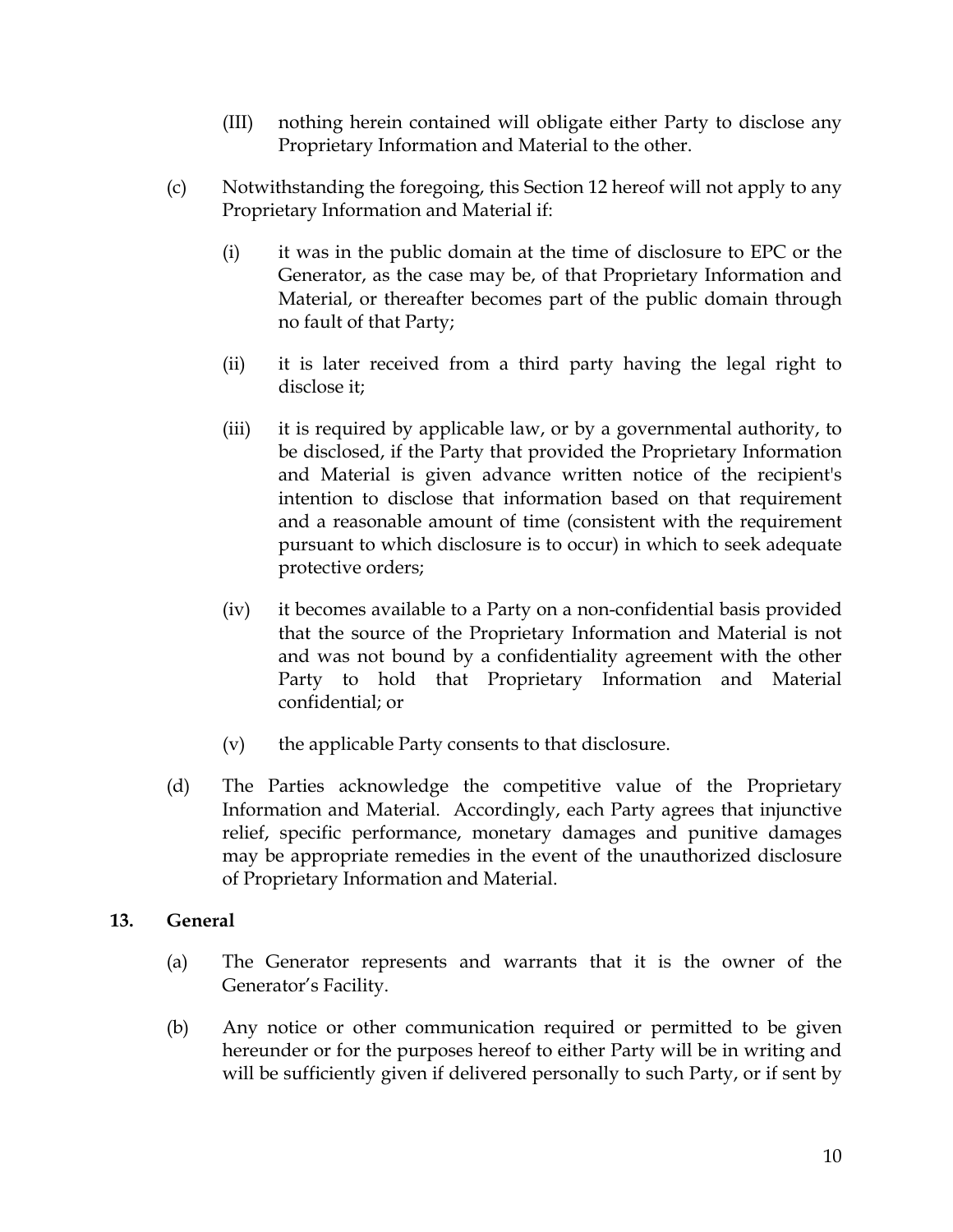pre-paid registered mail or if transmitted by facsimile transmission to such Party:

In the case of a notice to the Generator:

Attention: Phone: (403)

In the case of a notice to EPC:

ENMAX Power Corporation 141 – 50th Avenue S.E. Calgary, AB T2G 4S7 Attention: Vice President Fax No.: 403 514 1412

with a copy to

ENMAX Corporation 141 – 50th Avenue SE Calgary, AB T2G 4S7 Attention: Contract Management Fax No.: 403 514 2891

or at such other address or facsimile number as the Party to whom such notice is to be given will have last notified (in the manner provided herein) the Party giving such notice. Any notice delivered to the Party to whom it is addressed as provided herein will be deemed to have been given and received on the day it is so delivered at such address, provided that if such day is not a business day, then the notice will be deemed to have been given and received on the business day next following such day. Any notice mailed to a Party will be deemed to have been given and received on the fifth (5th) business day next following the date of its mailing provided that no postal strike is then in effect or comes into effect within four (4) business days after such mailing. Any notice transmitted by facsimile will be deemed given and received on the day of its transmission if such day is a business day and if not, then on the next day that is a business day.

(c) This Agreement supersedes all agreements, oral or written, relating to the subject matter hereof, heretofore made by the Parties with respect to the subject matter hereof.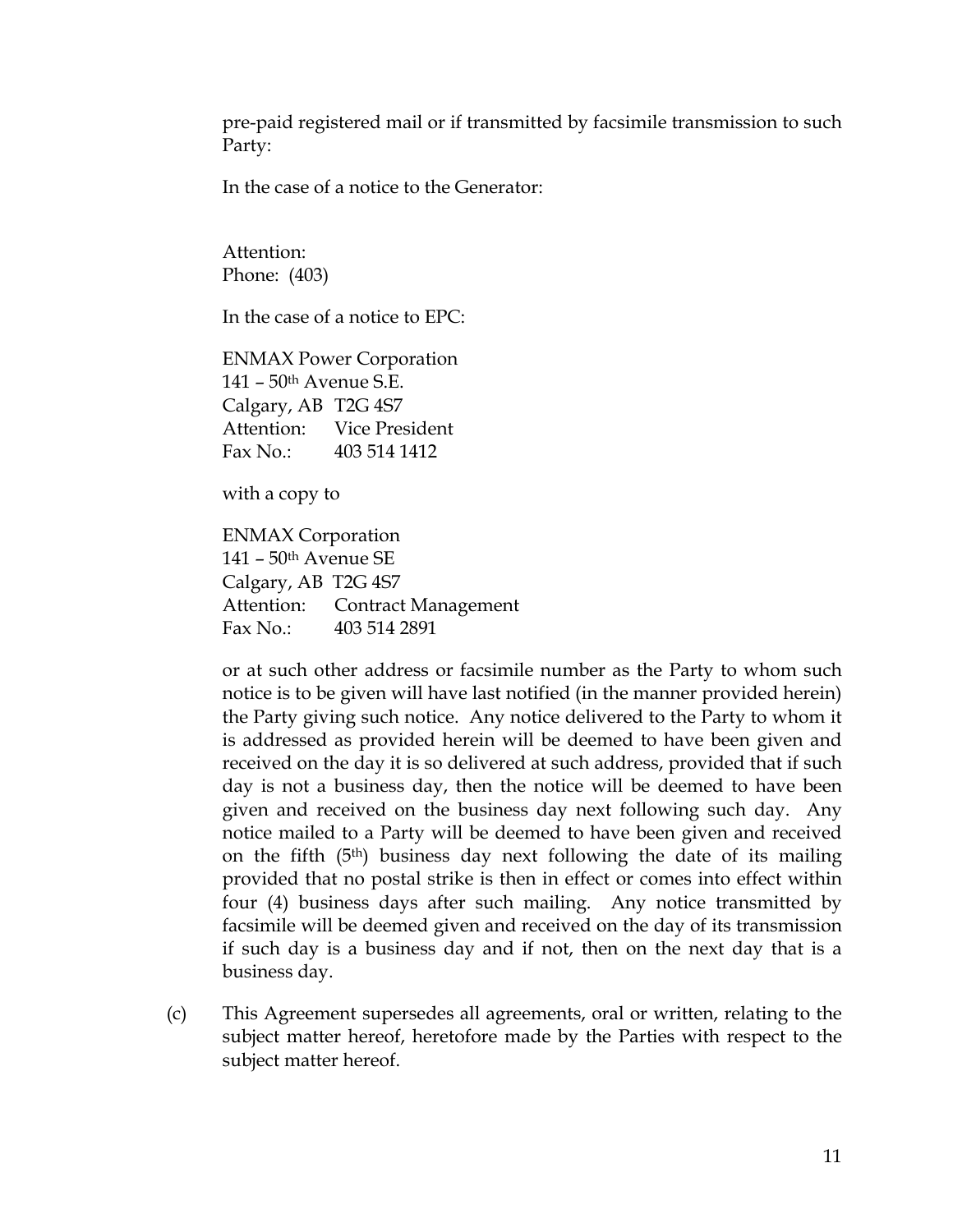- (d) This Agreement will be construed according to the laws of the Province of Alberta and the Parties hereby irrevocably attorn to the jurisdiction of the courts of Alberta.
- (e) This Agreement will enure to the benefit of and be binding upon the Parties hereto, their successors and permitted assigns. The rights and remedies of the Generator and EPC under this Agreement are cumulative and in addition to any other rights and remedies that the Generator and EPC may have at law or in equity. Any dispute between the Parties, however, shall be resolved in accordance with the dispute resolution procedure set out in the Terms and Conditions forming part of the Tariff.
- (f) The liabilities of the Generator and EPC for breach of any covenants, representations or warranties, and any obligations of the Generator and EPC under any indemnity contained in this Agreement will survive termination of this Agreement except as otherwise expressly provided.
- (g) No waiver by a Party of any breach of a provision of this Agreement will be binding upon such Party unless it is expressed in writing and duly executed by such Party, and such a waiver will not operate as a waiver of any future breach of a provision of this Agreement, whether of a like or different character.
- (h) This Agreement may only be amended by a written agreement executed by both Parties.
- (i) If any provision of this Agreement should be found to be invalid, illegal or unenforceable in any respect or in any circumstance, the legality or enforceability of such provision in any other respect or circumstance will not in any way be affected or impaired thereby and the validity, legality or enforceability of the remaining provisions of this Agreement will not in any way be affected or impaired thereby.
- (j) Neither EPC nor the Generator will assign any of its rights or obligations under this Agreement without obtaining the prior written consent of the non-assigning party, which consent will not be unreasonably withheld. Any assignment in violation of this Section will be void. Notwithstanding the foregoing, EPC may assign any or all of its rights and obligations under this Agreement, without the Generator's consent, to any entity succeeding to all or substantially all of the assets of EPC, if the assignee agrees, in writing, to be bound by all of the terms and conditions hereof and if any necessary regulatory approvals are obtained.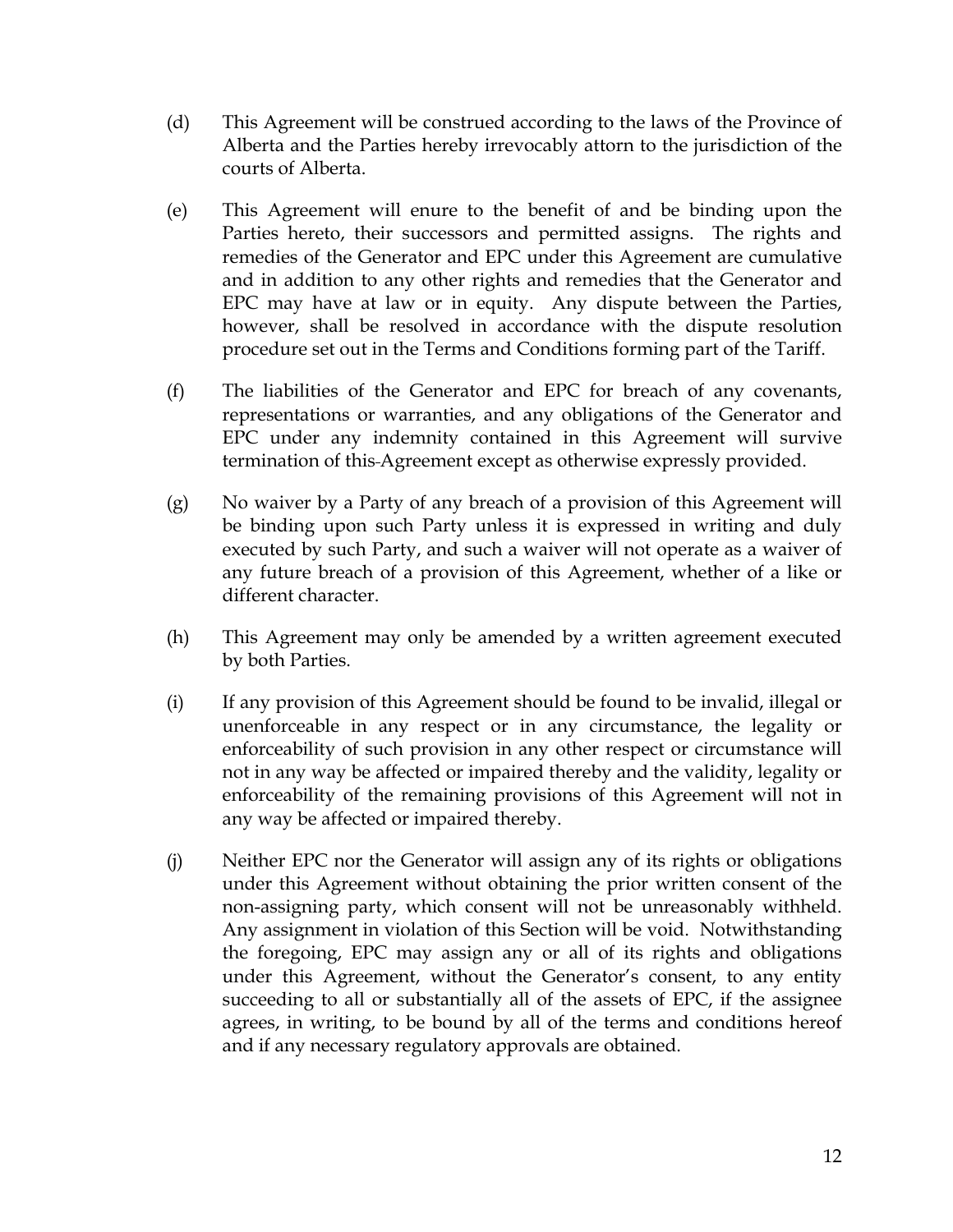(k) Time is of the essence of this Agreement.

**IN WITNESS WHEREOF** the Parties hereto have executed this Agreement under the hands of their proper officers as of the day and year first above written.

| Per:   |  |  |
|--------|--|--|
| Name:  |  |  |
| Title: |  |  |

#### **ENMAX POWER CORPORATION**

| Per:   |  |  |
|--------|--|--|
| Name:  |  |  |
| Title: |  |  |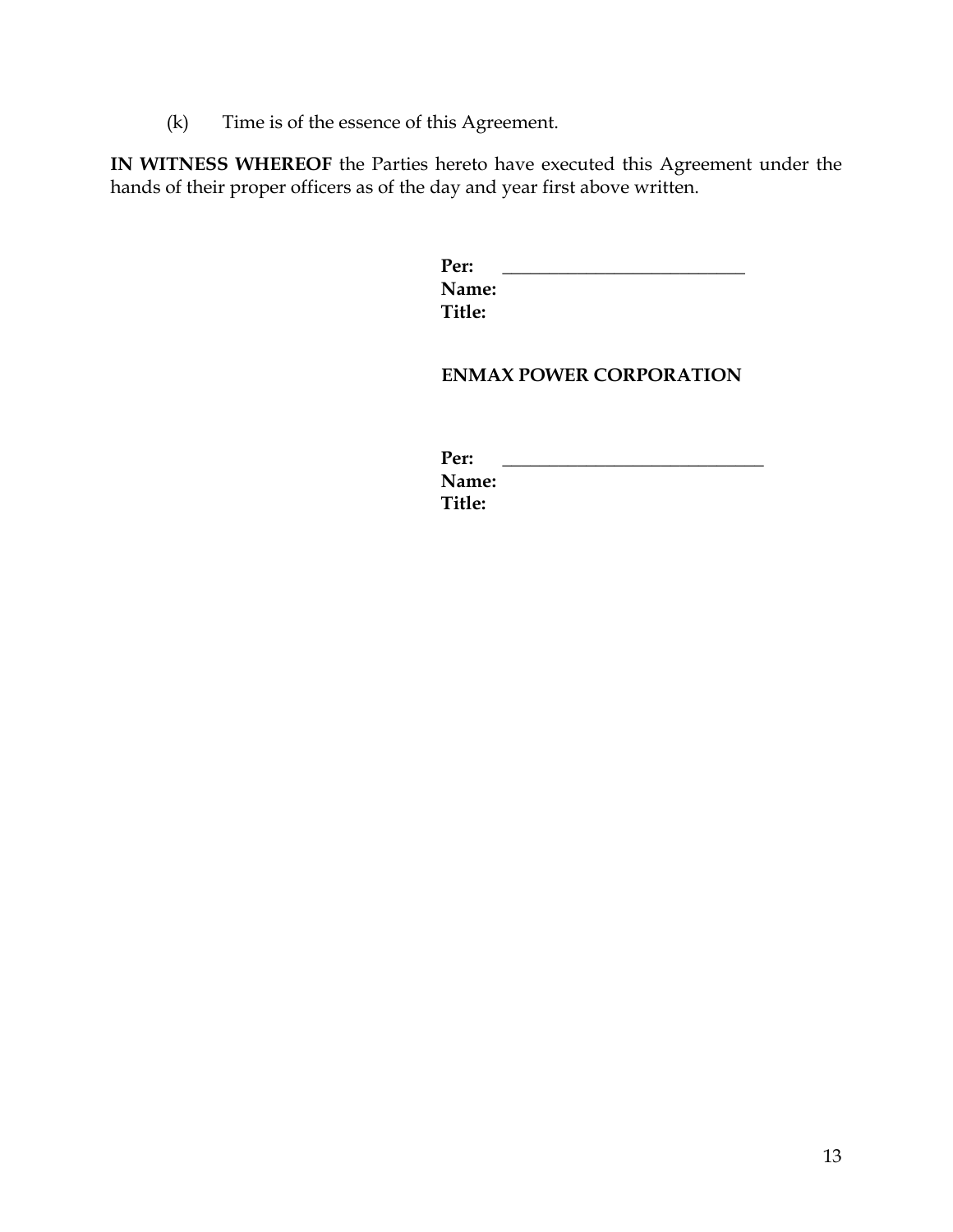# **SCHEDULE "A"**

## **OPERATING PROCEDURE**

**Between** 

**Insert Legal Name of Generator** 

**(the "Generator")** 

**and** 

**ENMAX POWER CORPORATION** 

**("EPC")**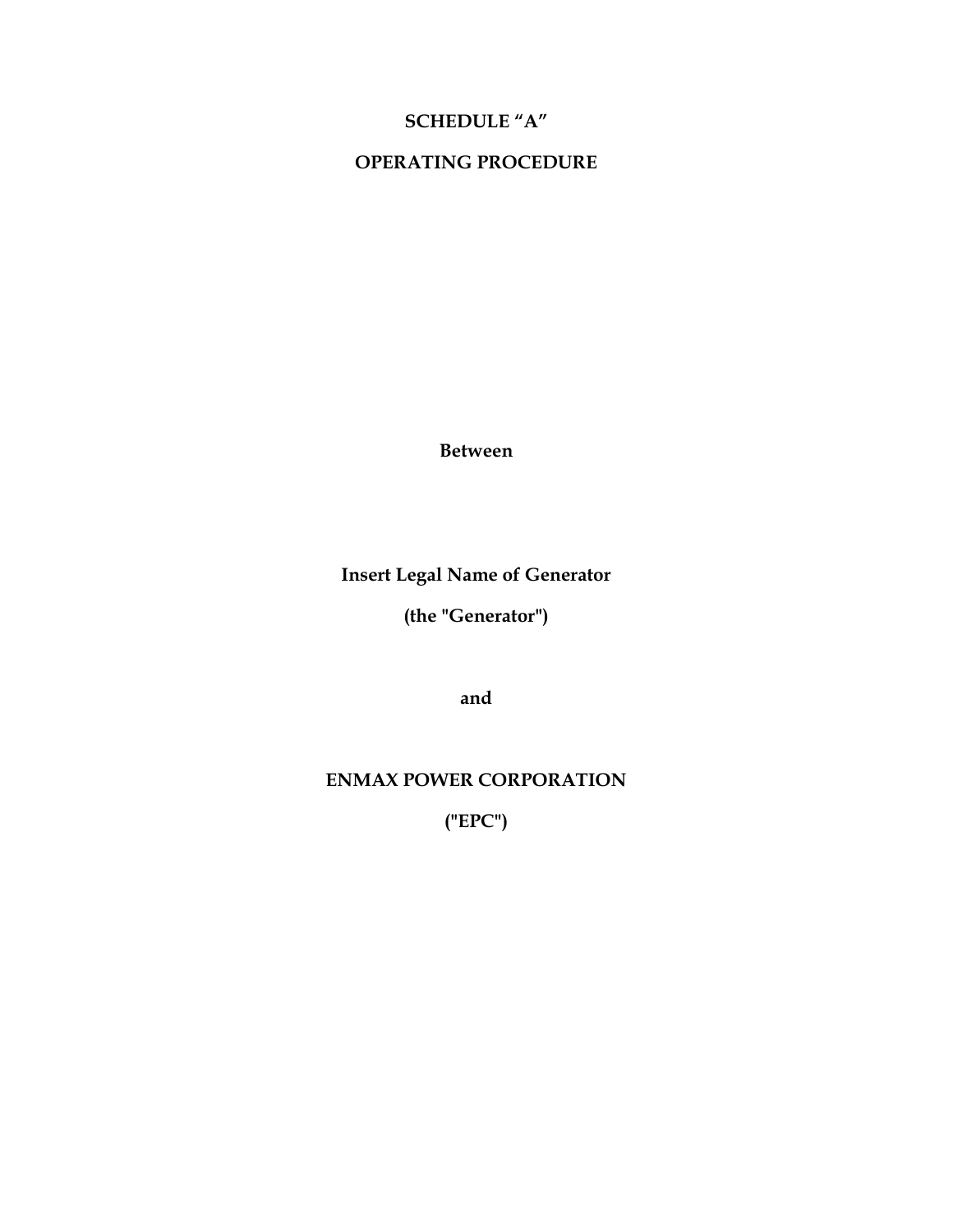This Operating Procedure provides for the safe and orderly operation of the electrical facilities interconnecting the Generator's Facility at the Generator Location and EPC's Facilities.

This Operating Procedure does not supersede any requirements outlined in Government Regulations such as (but not limited to) the Alberta Electric and Communication Utility Code, the Canadian Electrical Code, the Power Pool of Alberta's Pool Operating Bulletins, the Independent System Operator's Operating Policies and Occupational Health and Safety Act, nor does it supersede any terms of the Interconnection Agreement between the Generator and EPC.

Attachments to this Procedure include:

- a) EPC's Single Line Diagram titled \_\_\_\_\_\_\_\_\_\_\_\_\_\_\_\_\_\_\_\_\_\_\_\_\_\_\_\_\_\_\_\_\_\_\_\_
- b) Generator's Single Line Diagram titled \_\_\_\_\_\_\_\_\_\_\_\_\_\_\_\_\_\_\_\_\_\_\_\_\_\_\_\_\_\_\_\_

#### **1.0 Operating Authority:**

The Operating Authority is the person identified by name or job title responsible to establish operating procedures and standards within their organization. The Operating Authority will ensure that timely updates are made to this document to reflect any changes to disconnect devices and any single line diagrams referenced in this document. The Operating Authorities for the Generator and EPC will ensure that the operators of the Generator's Facility and EPC's Facilities are competent in the operation of the electrical systems and are aware of the provisions of any operating agreements and regulations relating to the safe operation of electrical power systems.

The Operating Authority for \_\_\_\_\_\_\_\_\_\_\_\_\_\_\_\_\_\_\_\_ is \_\_\_\_\_\_\_\_\_\_\_\_\_\_\_\_\_\_\_\_\_\_\_\_\_ (name and title),  $\frac{1}{(403)}$ \_\_\_\_\_\_\_\_\_\_\_\_\_\_\_ (phone), (403) \_\_\_\_\_\_\_\_\_\_\_\_\_\_\_\_\_ (fax).

The Operating Authority for EPC is Manager, System Operations, 141 – 50 Avenue S.E., Calgary, Alberta T2G 4S7, (403) 514-3078 (phone), (403) 514-2067 (fax).

#### **2.0 Operator-in-Charge:**

The Operator-in-Charge is the person identified by job title responsible for the real time operation of all electrical facilities related to the interconnection and owned by their organization.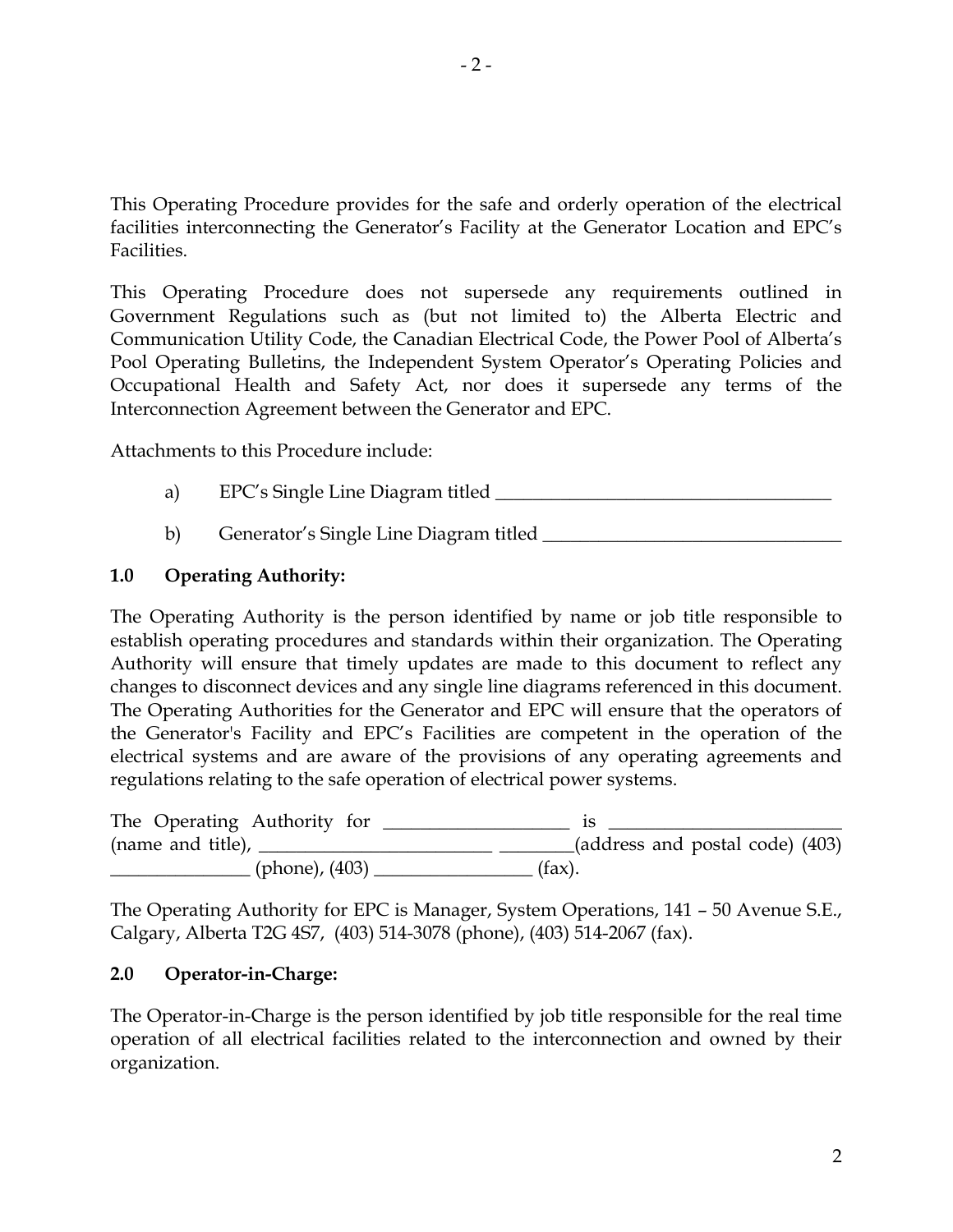The Operator-in-Charge for \_\_\_\_\_\_\_\_\_\_\_\_\_\_\_\_\_\_ (generator) is \_\_\_\_\_\_\_\_\_\_\_\_\_\_\_\_\_\_\_ (name and title), \_\_\_\_\_\_\_\_\_\_\_\_\_\_\_\_\_\_\_\_\_\_\_\_\_\_\_\_\_\_\_\_\_, (address and postal code) (403)  $\frac{1}{2}$  (phone), (403) \_\_\_\_\_\_\_\_\_\_\_\_\_\_(fax).

The Operator-in-Charge for EPC is the ENMAX System Control Center Operator, (403) 514-6133; (403) 514-2067 (fax).

#### **3.0 Description of Operation:**

- **a) The Generator's Facility consists of:**
- Generators:  $\overline{\phantom{a}}$
- Main disconnect device to the Distribution Facility: <u>■ 2000 magnetics</u> and **notation (ENMAX #\_\_\_\_\_\_\_\_\_\_\_\_\_\_\_\_\_\_\_)**.
- Over-frequency relay: \_\_\_\_\_ **secs** @ \_\_\_\_\_ Hz; instantaneous @ \_\_\_\_\_\_\_Hz
- Under-frequency relay: \_\_\_\_ **secs** @ \_\_\_\_\_ Hz; instantaneous @ \_\_\_\_\_\_\_Hz
- **■** Over-voltage relay: >=  $\qquad \qquad \text{cycles} \ @ \qquad \frac{0}{0}$ ; instantaneous  $\textcircled{a}$  >=  $\qquad \frac{0}{0}$
- Under-voltage relay:  $>=$  \_\_\_\_\_\_ **cycles** @ \_\_\_\_\_% ; instantaneous @  $>=\_\_{}$   $\frac{0}{0}$
- Reverse power relay: \_\_\_\_\_\_\_\_\_\_\_\_\_\_\_**. instantaneous @ => \_\_\_\_\_\_\_\_\_\_amps**

## **b) EPC's Facilities consist of:**

- Distribution line: (Circuit #) \_\_\_\_\_\_\_\_\_\_\_\_\_\_\_\_
- Source substation and breaker number:
- Switching devices: (# Fuse Disconnect) \_\_\_\_\_\_\_\_\_\_\_\_\_\_\_\_\_\_\_\_

## **c) Brief description of operation:**

This section is for the customer to complete. It should detail what the generator is being used for (Peak shaving, exporting, backup parallel operation etc…). It should also detail how the generator will be synchronized to the electrical system and how it is disconnected under normal operations and fault conditions.

## **d) Switching Procedure to isolate Generator's Facility from EPC's Facilities:**

i) Open, check open, lock & tag, with an ENMAX tag, the \_\_\_\_\_\_\_\_\_\_\_\_\_\_\_ @ Generator Location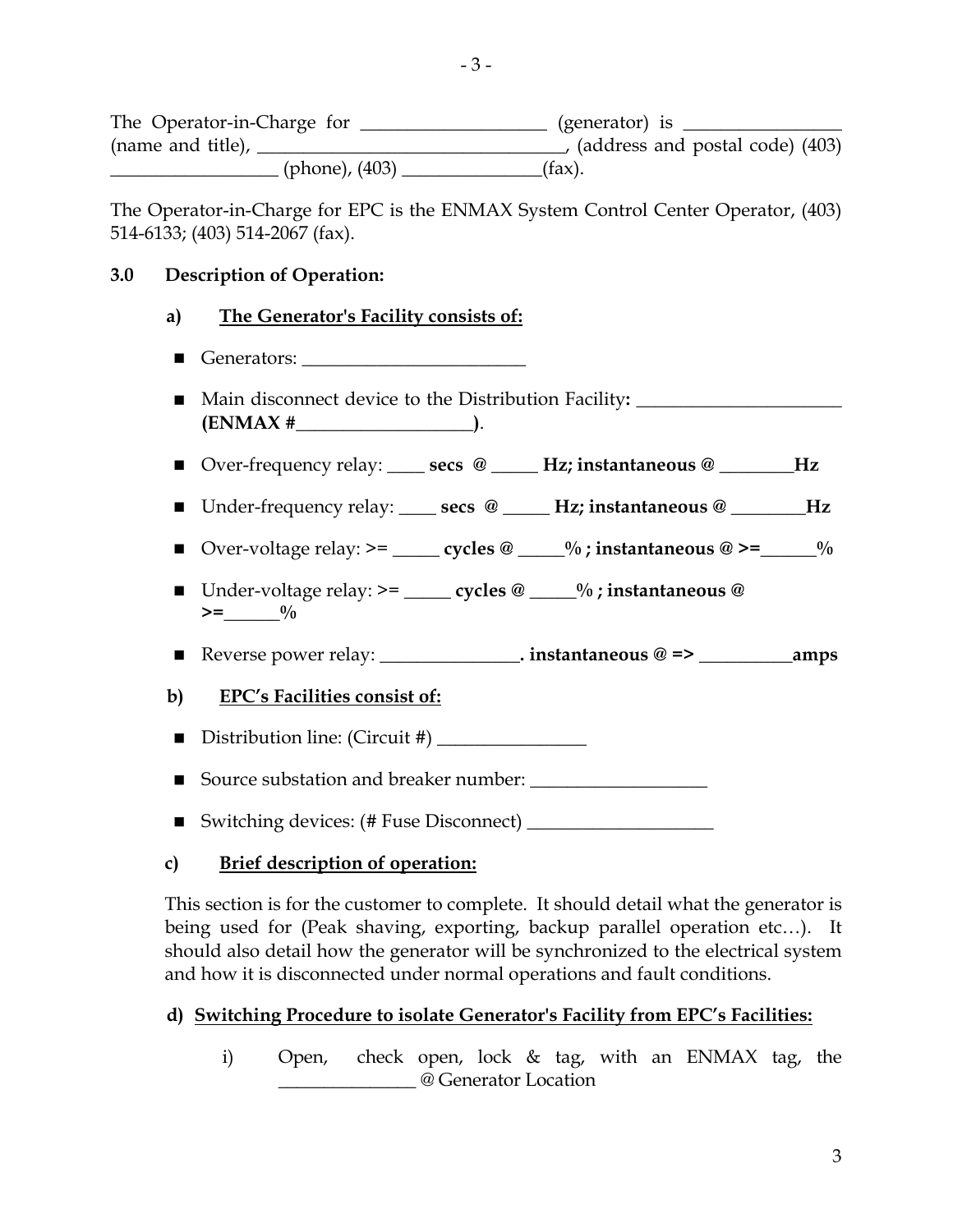ii) Open, check open & tag fused disconnect \_\_\_\_\_\_\_\_\_\_\_\_\_\_\_\_\_\_\_\_\_\_\_

# **e) Switching Procedure to connect Generator's Facility to EPC's Facilities:**

- i) Remove tag and close fuse disconnect <u>equal</u>
- ii) Remove tag & unlock the \_\_\_\_\_\_\_\_\_\_\_\_\_\_\_\_
- iii) Inform the Generator's Operator-in-Charge that service has been restored.
- iv) The Generator can close the

# **f) Synchronization:**

The facility is designed to operate interconnected to the grid, with synchronizing facilities provided on Generator-owned equipment. In the absence of outstanding clearances between the Operators-in-Charge, notice is not required to be given to EPC prior to synchronization taking place. It is recognized by the Generator that there are no synchronization schemes in place on EPC's Facilities, and that upstream EPC's Facilities contain automatic equipment that will provide for voltage regulation and automatic reclosure under some conditions.

# **g) Anti-islanding Protection Scheme:**

In the event that EPC's supply to the Generator's Facility becomes de-energized, the Generation Facility will immediately disconnect from EPC's Facilities, so that it is fully isolated before automatic-reclosing devices on EPC's Facilities operate. The Generator acknowledges that it is responsible for damages incurred during an islanding event, if the Generator's facility fails to separate from EPC's Facilities.

# **4.0 Power Quality Standards:**

The Generator must demonstrate its compliance with the following power quality requirements:

# **a) Voltage & Voltage Regulation:**

The Generator's Facility will not adversely affect the voltage and voltage regulation on any part of EPC's Facilities. The generated voltage will follow, and not attempt to oppose or regulate, changes in the prevailing voltage level of EPC's Facilities, unless otherwise agreed to.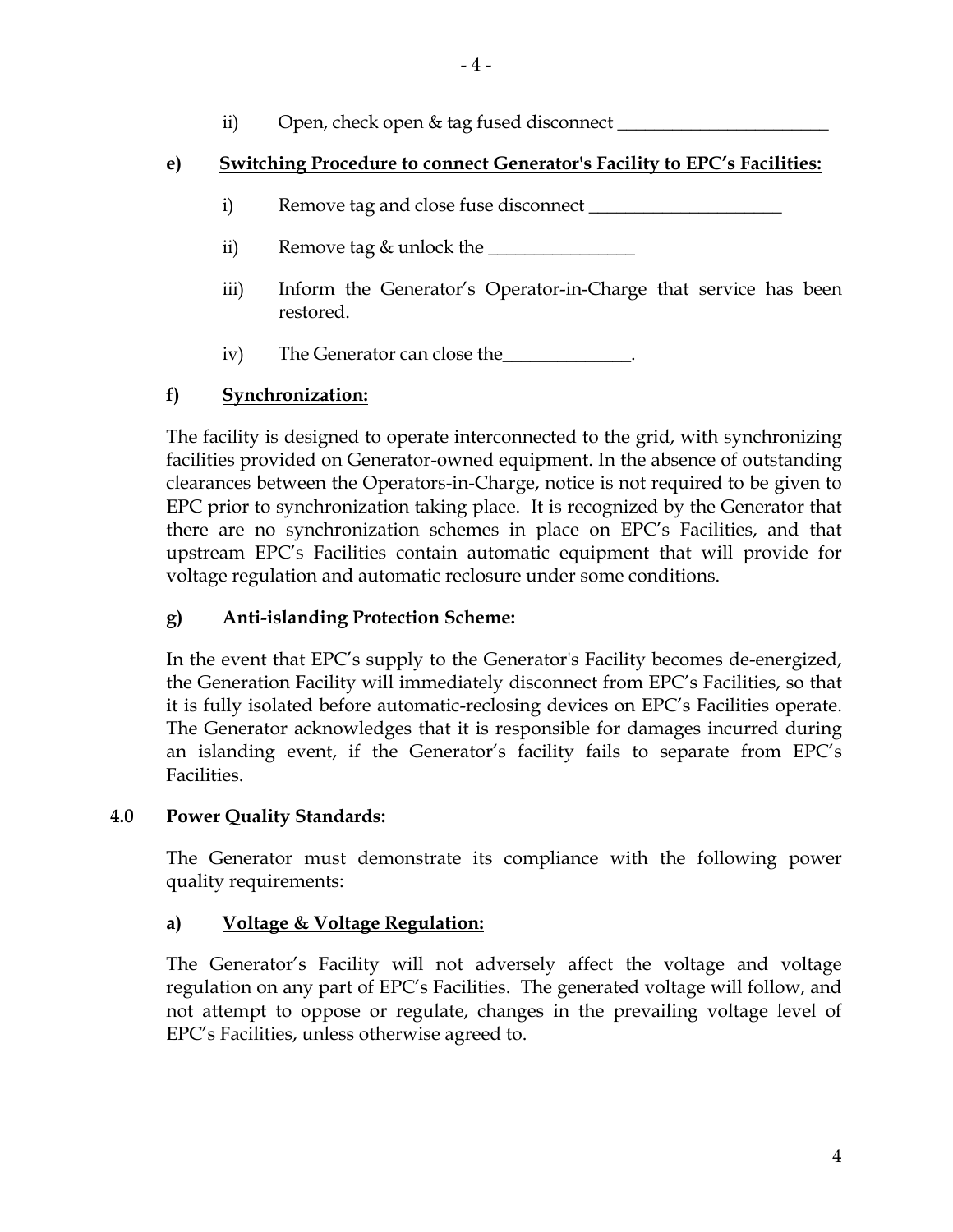#### **b) Voltage Fluctuations:**

The Generator must not cause an unacceptable level of voltage fluctuation during starting, operation, or shutdown of its generating facility. EPC's standard for voltage flicker limits are shown in EPC's Power Quality Specifications and Guidelines for Customers.

#### **c) Harmonics:**

The Generator must not cause an unacceptable level of harmonics during operation of its generating facility. Limits on acceptable voltage and current distortion, are detailed in EPC's Power Quality Specifications and Guidelines for Customers.

#### **5.0 Access:**

EPC requires 24 hour, 7 day a week access to the Generator's Location for maintenance, operating and meter reading. A lock box will be installed at the customers location the will contain a key to its electrical room. The lock box will be mounted in a location that is accessible to EPC's crew. Access or inspections will be arranged between EPC's Operator-in-Charge and the Generator's Operator-In-Charge.

#### **6.0 Notice of Changes to Protection & Control:**

The Generator's Operating Authority will notify EPC's Operating Authority in writing of any intention to alter the settings on any protection and control devices which could affect EPC's Facilities and the final settings will be established by mutual agreement between EPC and the Generator.

#### **ENMAX POWER CORPORATION**

| <b>Legal Name of Generator</b> |
|--------------------------------|
|--------------------------------|

| Per:  |                                   | Per:   |  |
|-------|-----------------------------------|--------|--|
| Name: |                                   | Name:  |  |
|       | Title: Manager, System Operations | Title: |  |

| Per:   |  |  |
|--------|--|--|
| Name:  |  |  |
| Title: |  |  |
|        |  |  |

| Per:  |
|-------|
| Name: |
| Title |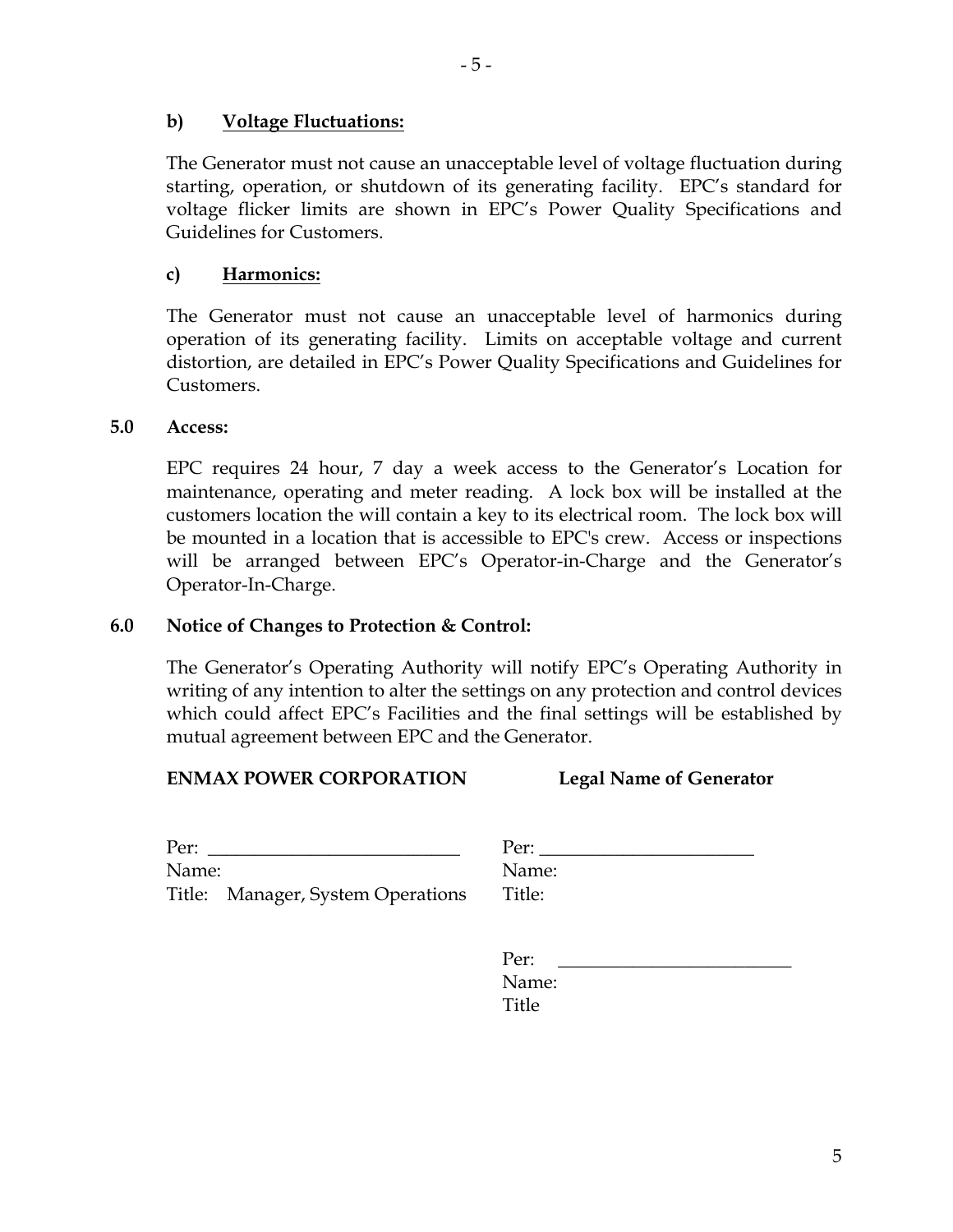# **SCHEDULE "B"**

# **INTERCONNECTION APPLICATION**

**(See Attached)**